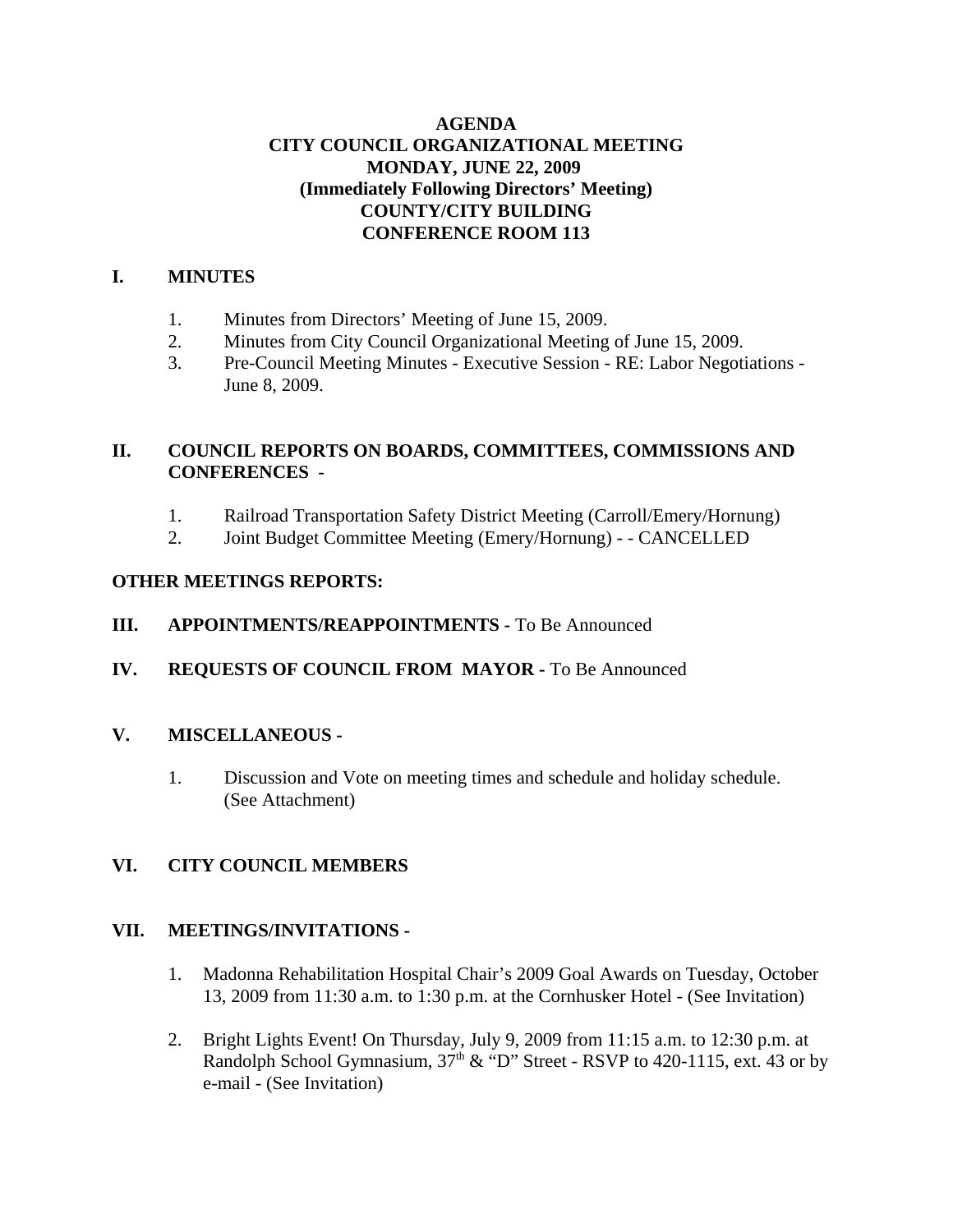- 3. Lincoln Chamber of Commerce invites you to attend the following Ribbon Cutting: Please RSVP to Kathy Hale at 436-2385 or E-Mail: -
	- A.) People's City Mission Medical Clinic Opening, 110 "Q" Street on Friday, July 10, 2009 at 10:30 a.m.
- 4. Parks & Recreation Dept. Dedication and donor recognition of the North  $27<sup>th</sup>$  Street Bridge & MoPac West Trail on Sunday, June 28, 2009 at 9:15 a.m. - Ceremony will be held on the west side of the bridge near  $26<sup>th</sup>$  & "Y" Streets - (See Invitation)

#### **VIII. ADJOURNMENT**

ca062209/tjg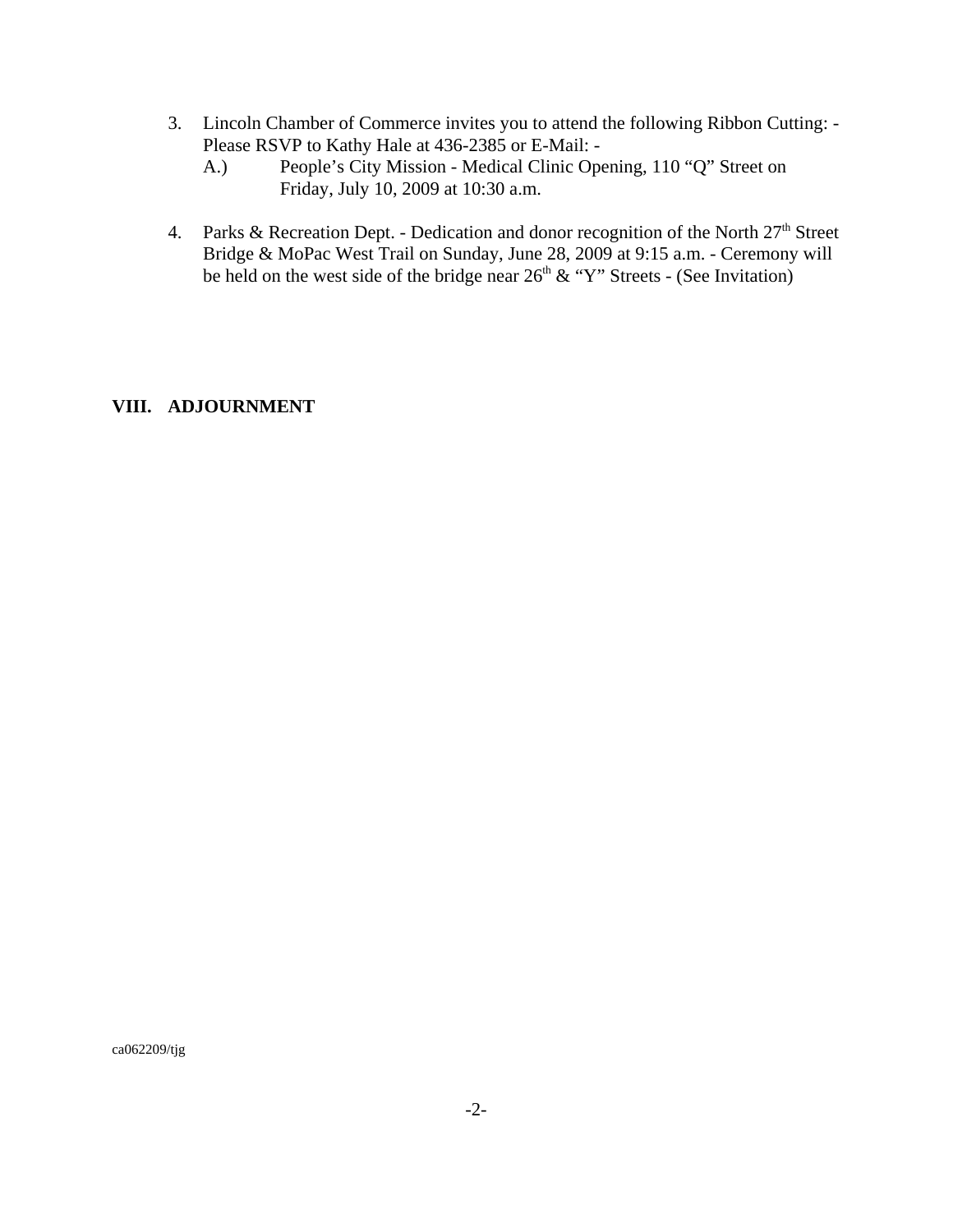|                 | current proposed |                  |                 | proposed |                    |
|-----------------|------------------|------------------|-----------------|----------|--------------------|
| $1$ -Jun-09     | 1:30<br>1:30     |                  | $5 - Apr - 10$  | 3:00     |                    |
| 8-Jun-09        | 1:30<br>1:30     |                  | 12-Apr-10       | 3.00     |                    |
| 15-Jun-09       | 1:30<br>1:30     |                  | 19-Apr-10       | 3:00     |                    |
| 22-Jun-09       | 1:30<br>1:30     |                  | 26-Apr-10       | 5:30     |                    |
| 29-Jun-09       | 5:30<br>5:30     |                  |                 |          |                    |
|                 |                  |                  | 3-May-10        | 3:00     |                    |
| $6 -$ Jul $-09$ | no mtg           | Independence Day |                 |          |                    |
| 13-Jul-09       | no mtg           |                  | $10-May-10$     | 3.00     |                    |
|                 | 1:30<br>3:00     | $\star$          | 17-May-10       | 3:00     |                    |
| 20-Jul-09       | 1:30<br>3:00     |                  | 24-May-10       | 5:30     |                    |
| 27-Jul-09       | 5:30<br>5:30     |                  | 31-May-10       | no mtg   | Memorial Day       |
| 3-Aug-09        | 1:30<br>3:00     |                  | $7 - Jun - 10$  | 3:00     |                    |
| 10-Aug-09       | 1:30<br>1:30     | budget hearing   | $14 - Jun - 10$ | 3:00     |                    |
| 17-Aug-09       | 1:30<br>3:00     |                  | $21 - Jun - 10$ | 3:00     |                    |
| 24-Aug-09       | 1:30<br>3:00     |                  | 28-Jun-10       | 5:30     | $\cdot^\mathrm{1}$ |
| 31-Aug-09       | 5:30<br>5:30     |                  |                 |          |                    |
|                 |                  |                  | $5 -$ Jul $-10$ | no mtg   | Independence Day   |
| 7-Sep-09        | no mtg<br>no mta | Labor Day        | $12 - Jul - 10$ | 3:00     |                    |
| 14-Sep-09       | 1:30<br>3.00     |                  | $19 - Jul - 10$ | 3.00     |                    |
| 21-Sep-09       | 1:30<br>3:00     |                  | 26-Jul-10       | 5:30     |                    |
| 28-Sep-09       | 5:30<br>5:30     |                  |                 |          |                    |
|                 |                  |                  | $2-Aug-10$      | 3:00     |                    |
| 5-Oct-09        | 1:30<br>3:00     |                  | $9$ -Aug-10     | 3.00     | budget hearing?    |
| 12-Oct-09       | 1:30<br>3.00     |                  | 16-Aug-10       | 3.00     |                    |
| 19-Oct-09       | 1:30<br>3:00     |                  | 23-Aug-10       | 3:00     |                    |
| 26-Oct-09       | 5:30<br>5:30     |                  | 30-Aug-10       | 5:30     |                    |
|                 |                  |                  |                 |          |                    |
| 2-Nov-09        | 3.00<br>1:30     |                  | $6-Sep-10$      | no mtg   | Labor Day          |
| 9-Nov-09        | 1:30<br>3:00     |                  | 13-Sep-10       | 3:00     |                    |
| 16-Nov-09       | 1:30<br>3:00     |                  | 20-Sep-10       | 3.00     |                    |
| 23-Nov-09       | 1:30<br>no mtg   | Thanksgiving     | 27-Sep-10       | 5:30     |                    |
| 30-Nov-09       | 5:30<br>5:30     |                  | $4$ -Oct- $10$  | 3.00     |                    |
| 7-Dec-09        | 3:00<br>1:30     |                  | 11-Oct-10       | 3.00     |                    |
| 14-Dec-09       | 1:30<br>3:00     |                  |                 |          |                    |
|                 |                  |                  | 18-Oct-10       | 3:00     |                    |
| 21-Dec-09       | no mtg<br>no mtg | Christmas        | 25-Oct-10       | 5:30     |                    |
| 28-Dec-09       | no mtg<br>no mtg | New Year's Day   |                 |          |                    |
|                 | 3:00             |                  | 1-Nov-10        | 3.00     |                    |
| 4-Jan-10        |                  |                  | 8-Nov-10        | 3:00     |                    |
| $11$ -Jan- $10$ | 3:00             |                  | 15-Nov-10       | 3:00     |                    |
| 18-Jan-10       | no mtg           | MLK Day          | 22-Nov-10       | no mtg   | Thanksgiving       |
| 25-Jan-10       | 5:30             |                  | 29-Nov-10       | 5:30     |                    |
| $1-Feb-10$      | 3:00             |                  | $6$ -Dec-10     | 3.00     |                    |
| 8-Feb-10        | 3:00             |                  | 13-Dec-10       | 3.00     |                    |
| 15-Feb-10       | no mtg           | Presidents' Day  | 20-Dec-10       | no mtg   | Christmas          |
| 22-Feb-10       | 5:30             |                  | 27-Dec-10       | no mtg   | New Year's Day     |
| $1-Mar-10$      | 3.00             |                  | $3-$ Jan $-11$  | 3:00     |                    |
| 8-Mar-10        | 3:00             |                  | $10 - Jan - 11$ | 3:00     |                    |
| 15-Mar-10       | 3:00             |                  | $17$ -Jan- $11$ |          |                    |
| 22-Mar-10       | 3:00             |                  |                 | no mtg   | MLK Day            |
| 29-Mar-10       | 5:30             |                  | $24$ -Jan-11    | 3:00     |                    |
|                 |                  |                  | $31$ -Jan-11    | 5:30     |                    |
|                 |                  |                  |                 |          |                    |

 $\hat{\boldsymbol{\beta}}$ 

3:00 meetings will have directors' and pre-councils prior, perhaps starting at 1:30 5:30 meetings will usually be council meetings only<br>\* could delay implementation of proposed schedule until August 2009

 $\hat{\sigma}_{\rm{eff}}=0$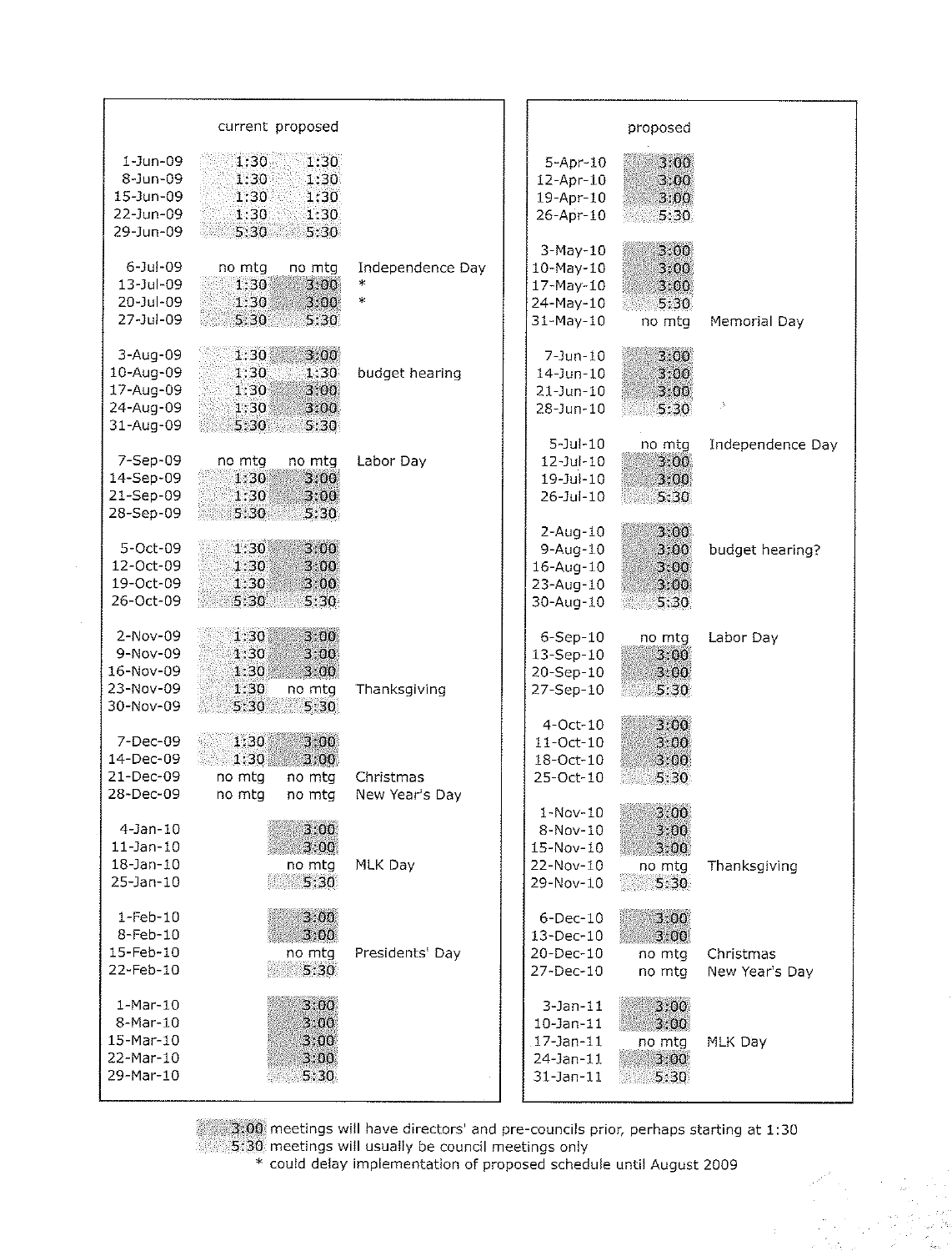#### **MINUTES CITY COUNCIL ORGANIZATIONAL MEETING MONDAY, JUNE 22, 2009**

**Present:** Doug Emery, Chair John Spatz, Vice Chair Jon Camp Jonathan Cook Gene Carroll Adam Hornung Jayne Snyder

#### **Others Present:** Rick Hoppe, Aide to the Mayor Trish Owen, Aide to the Mayor Lynn Johnson, Parks and Recreation Director

Chair Emery called the meeting to order at 11:07 a.m. The location of the Open Meetings Act had been announced.

#### **I. MINUTES**

- 1. Minutes from Directors' Meeting of June 15, 2009.
- 2. Minutes from City Council Organizational Meeting of June 15, 2009.
- 3. Pre-Council Meeting Minutes Executive Session Labor Negotiations, June 8, 2009.

With no discussion, the above minutes approved by acclamation.

## **II. COUNCIL REPORTS ON BOARDS, COMMITTEES, COMMISSIONS AND CONFERENCES**

## **1**. **Railroad Transportation Safety District (RTSD) Carroll/Emery/Hornung**

Emery reported on quiet zone discussion. Hickman is looking for an overpass, and Waverly requested a quiet zone study as they would close 141<sup>st</sup> Street if constructing an overpass.

Carroll said the City wants to demolish the Holdrege bridge to eventually build a pedestrian bridge. The question is demolish now, as concrete is falling on the tracks, or wait for the cost, and construction period, of a pedestrian bridge? Council will discuss with Law the liability of demolishing with people walking across the tracks versus liability of having concrete falling.

Cook stated originally RTSD was replacing the bridge at  $18<sup>th</sup>$  / Holdrege for vehicular traffic, now for pedestrians. What are the cost differences? Camp commented the University Master Plan will close  $15<sup>th</sup>$  and  $17<sup>th</sup>$  Streets with Cook adding Holdrege is a connector between campuses, and without a bridge Y Street will become a through street. Discussion on pedestrian bridge to serve the public.

Johnson stated the north/south road connects along Antelope Creek with a new trail out of the railroad tracks, over the creek, into Innovation/State Fair Park. The bridge at 18<sup>th</sup>/Holdrege intended to be a pedestrian bridge, connecting Antelope Valley and Deitrich trails. Two concepts, one to replace with a vehicular bridge and second, replace as a pedestrian bridge. Can get Council the costs. Emery thought it was in the budget to help rebuild a pedestrian bridge but probably not until 2010 or 2011. Cook requested the cost estimates.

Camp stated when Eschliman was a RTSD member she thought of looking into RTSD State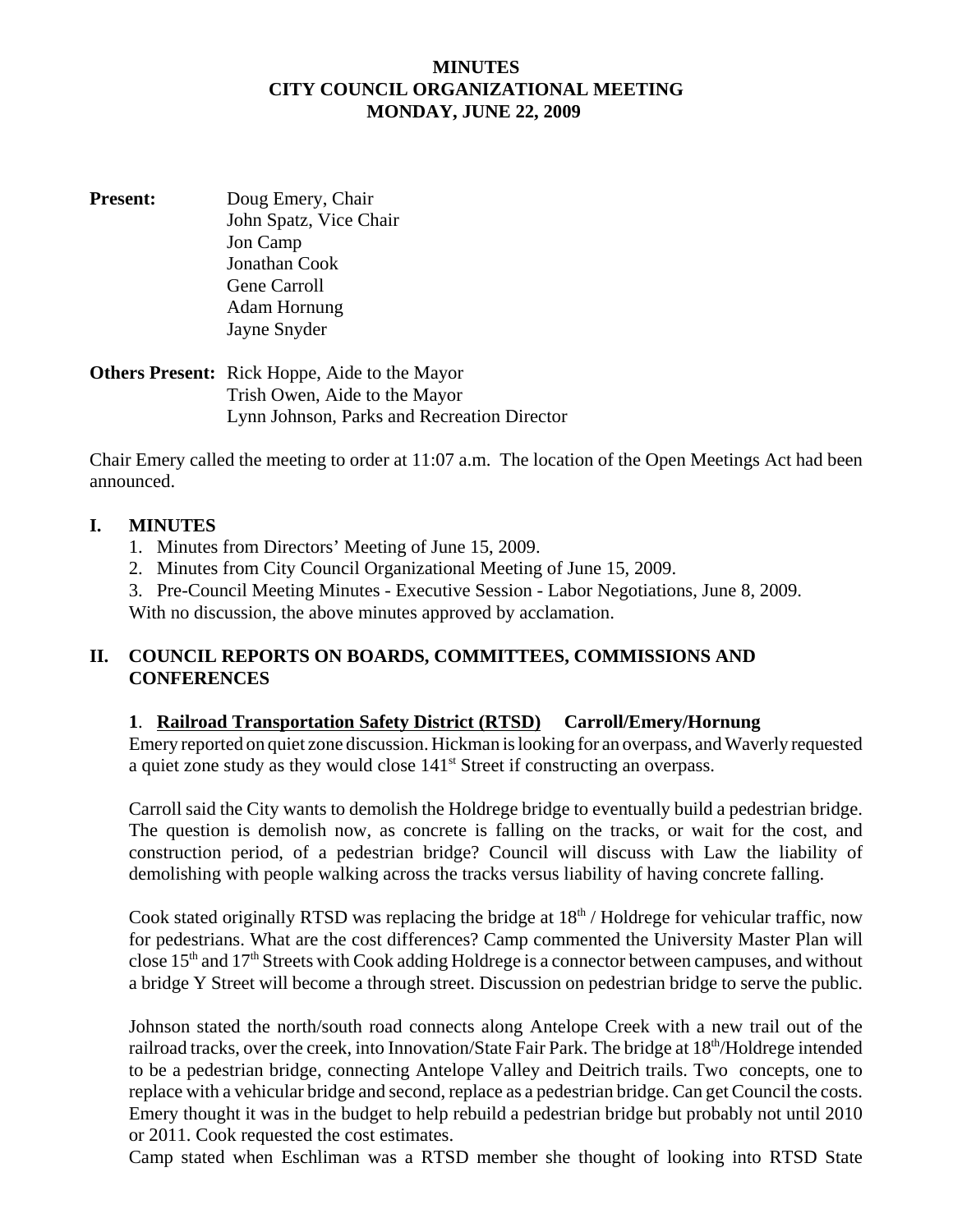legislation for a way to broaden. Possibly get us more infrastructure money. Hoppe stated they would put to the Legislative team, for next year's agenda, and see if feasible.

Cook said if we say we don't really have railroad safety needs the Legislature may possibly think we don't need the RTSD as opposed to converting for other needs. Do not want to lose a funding source for railroad safety improvements. Asked if anything new with the quiet zones? Emery replied planning on August  $1<sup>st</sup>$  for the north completion and the south is proceeding slowly. Cook asked if wayside horns were in the South? Emery thought south by Saltillo.

# **2. Joint Budget Committee Meeting Emery/Hornung**

Cancelled

# **OTHER MEETINGS REPORTS:**

## **III. APPOINTMENTS/REAPPOINTMENTS (Attachment A)**

Owen distributed Attachment A, list of positions which will come open on each board and commission, giving a heads up on future openings.

## **IV. REQUESTS OF COUNCIL FROM MAYOR**

Hoppe stated he's following-up on marketing partnerships where a marketing firm helps develop relationships with corporations to generate new revenue. Have contacted two firms. Corporations may sponsor a program with possible communication from the Department. Other advertising options possible. Involved is not just signing up, but governance issues, programs with marketing/advertising dollars spent, and accommodating businesses without being inappropriate in providing service. The Citizens Information Center is looking into firms to gage if there are opportunities.

Cook added we would have guidelines and evaluations as to appropriate advertising. Hoppe stated all would be considered. Camp brought up the idea of City cars being sponsored by private entities, and thinking of budget constraints asked if other places have done?

# **V. MISCELLANEOUS**

#### **1**. **Discussion and Vote on Meeting Times; Regular and Holiday Schedule (Attachment B)** Emery stated, after publication, he has not received comments as to the different meeting times from the public. Hornung commented the people he has spoken with like the idea, with Snyder and Spatz agreeing. Hoppe said the Mayor's office and other departments seem fine with the change.

## **MOTION**

Hornung made motion to adopt proposed meeting time schedule.

Cook made friendly amendment to adopt through January 2010, and at that time revisit and again vote. The start date would be August 3, 2009 through January 25, 2010.

Camp added on January 4, 2010 to make sure to list on Organizational Meeting to discuss.

Motion seconded by Spatz.

Vote: Emery, Spatz, Camp, Cook, Carroll, Hornung, and Snyder voted aye. Vote passed 7-0.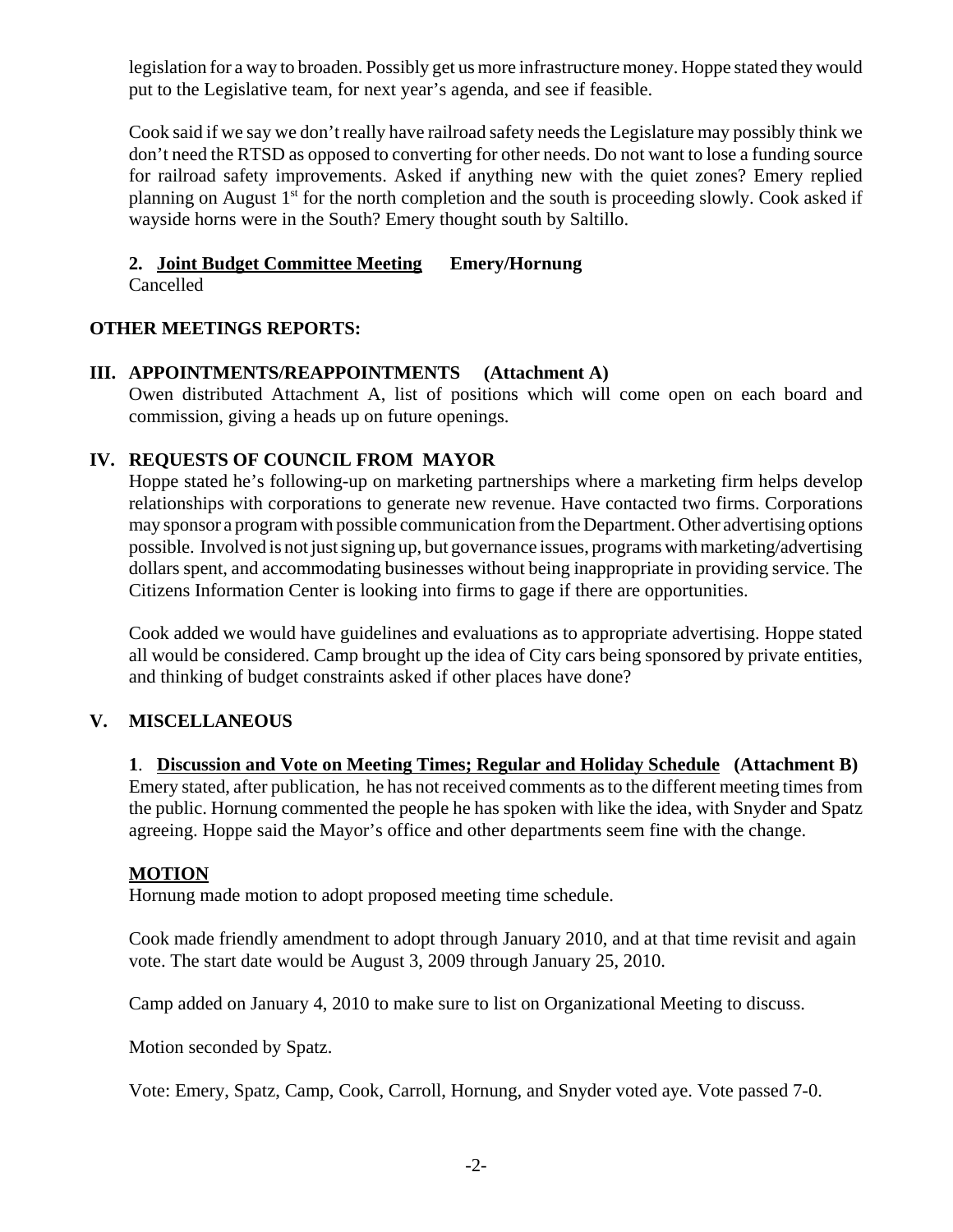Cook asked for the Directors Meeting new standard start time? Emery thought to start the Directors Meeting at 2:00 pm, and if needed go earlier with a pre-council. Cook stated 2:00 o'clock for Directors and Organizational Meeting immediately following.

#### **VI. CITY COUNCIL MEMBERS**

| Synder  | No comment |
|---------|------------|
| Hornung | No comment |
| Carroll | No comment |
| Cook    | No comment |
| Spatz   | No comment |
| Camp    | No comment |
| Emery   | No comment |

# **VII. MEETINGS/INVITATIONS**

See invitation list.

#### **VIII. ADJOURNMENT**

Chair Emery adjourned the meeting at 11:31 a.m.

W:\FILES\CITYCOUN\WP\CM062209.wpdmmm

W:\FILES\CITYCOUN\WP\CM062209.wpdmmm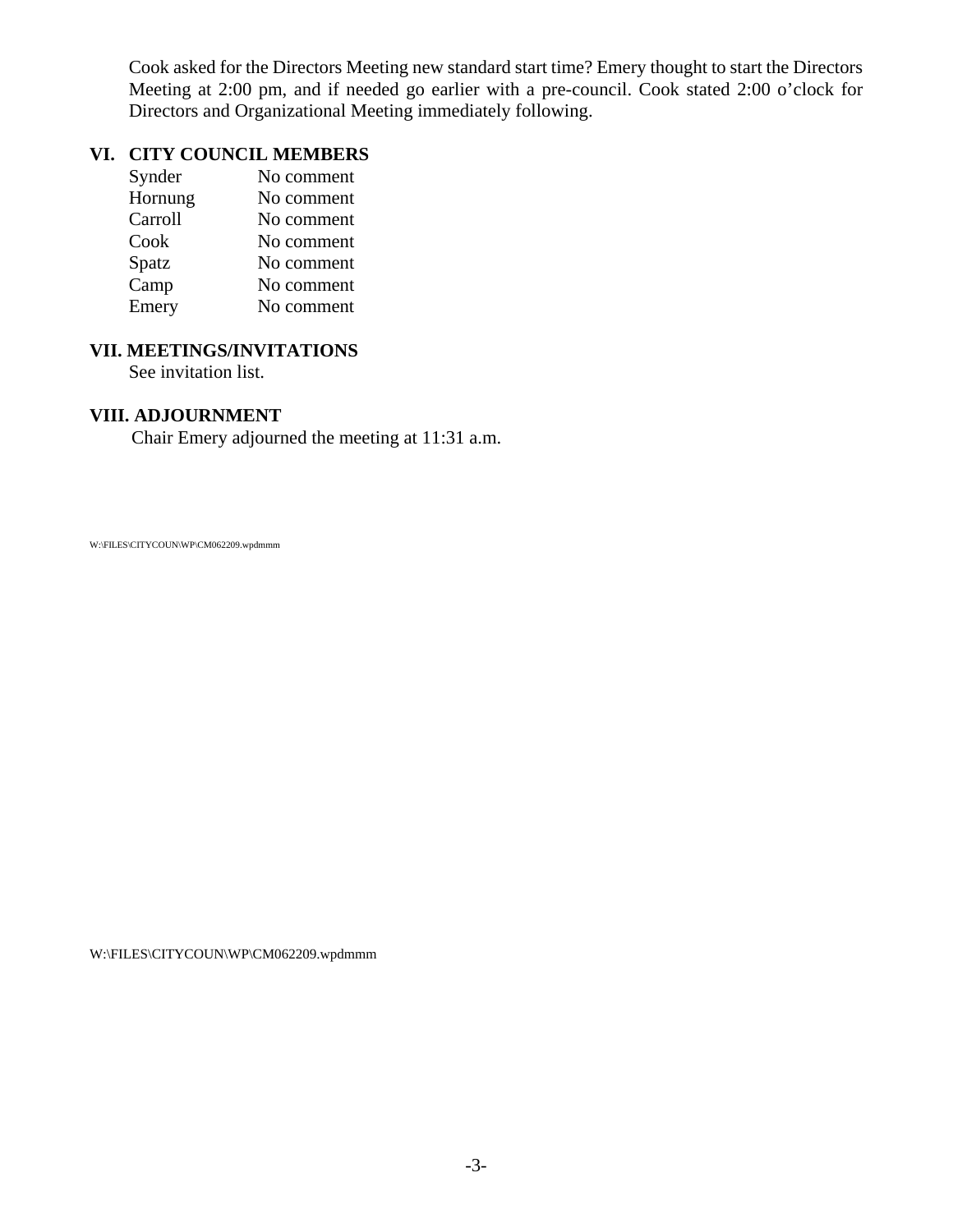Attachment F

| TO:   | City Council                                 |
|-------|----------------------------------------------|
| FROM: | Milo Mumgaard, Aide to the Mayor             |
| DATE: | June 22, 2009                                |
| RE:   | Boards and Commissions Upcoming Appointments |

The following summary should provide you with information regarding appointments that will be coming open in July and August. The Mayor's staff is involved with Department heads, business and community leaders, and civic organizations in identifying qualified individuals and filling these positions. We are always interested in visiting with any potential candidate identified by City Council members. Please contact me at anytime.

Cable Advisory Board (5 positions)

Lincoln Area Agency on Aging Advisory Council (5 positions)

Keno Advisory Board (1 position)

Lincoln Housing Authority Board (1 position)

Charter Revision Commission (1 position)

Planning Commission (3 positions)

Board of Zoning Appeals (1 position)

Audit Advisory Committee (1 position, Mayor appoints)

Public Building Commission (1 position, Council member)

Electrical Advisory, Appeals and Examining Board (1 position)

Community Forestry Advisory Board (2 positions)

Joint Budget Committee (2 positions, Council members)

Lincoln City Library Board (1 position, Council appoints)

Mayor's Commission on Women (15 positions, Mayor appoints)

Railroad Transportation Safety District (3 positions, Council members)

Utility Billing Check-Off Program (1 position, Council member)

Water Conservation Task Force (7 positions)